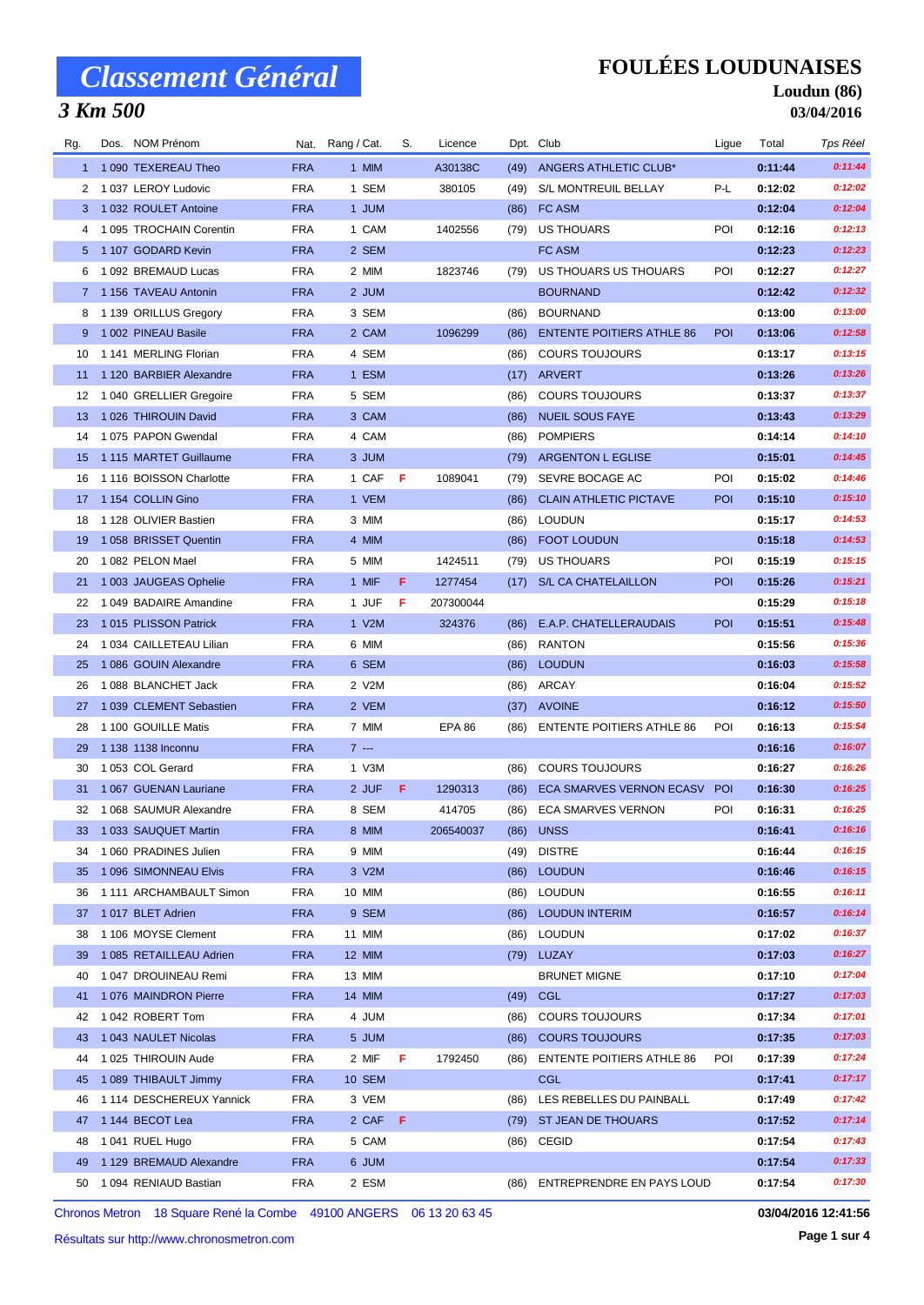### *3 Km 500*

## **FOULÉES LOUDUNAISES**

#### **Loudun (86) 03/04/2016**

| Rg. | Dos. NOM Prénom           |            | Nat. Rang / Cat. | S.  | Licence |      | Dpt. Club                          | Ligue      | Total   | Tps Réel |
|-----|---------------------------|------------|------------------|-----|---------|------|------------------------------------|------------|---------|----------|
| 51  | 1 112 PAPIN Alexandre     | <b>FRA</b> | 7 JUM            |     |         | (86) | <b>ROSSAY</b>                      |            | 0:17:55 | 0:17:31  |
| 52  | 1004 FORESTIER Gabriel    | <b>FRA</b> | 15 MIM           |     |         |      | (79) MASSAIS                       |            | 0:18:18 | 0:18:18  |
| 53  | 1 134 DARDENTE Geraldine  | <b>FRA</b> | 1 VEF            | F   |         |      | <b>LECLERC</b>                     |            | 0:18:24 | 0:18:05  |
| 54  | 1051 CHICHERY Laurie      | <b>FRA</b> | 6 CAM            |     |         | (37) | <b>SAINT AVERTIN</b>               |            | 0:18:30 | 0:18:17  |
| 55  | 1091 LANDAIS Thomas       | <b>FRA</b> | <b>16 MIM</b>    |     |         |      |                                    |            | 0:18:32 | 0:18:00  |
| 56  | 1 131 COMTE Cantin        | <b>FRA</b> | 7 CAM            |     |         | (86) | MIREBEAU                           |            | 0:18:33 | 0:17:45  |
| 57  | 1064 RENEAUME Perrine     | <b>FRA</b> | 3 CAF F          |     |         |      | (86) ST JEAN DE SAUVES             |            | 0:18:34 | 0:18:03  |
| 58  | 1 098 RENEAUME Hugo       | <b>FRA</b> | 8 JUM            |     |         | (86) | <b>POMPIERS</b>                    |            | 0:18:37 | 0:18:26  |
| 59  | 1074 MONTAS Jean Baptiste | <b>FRA</b> | 8 CAM            |     |         | (86) | <b>POMPIERS</b>                    |            | 0:18:37 | 0:18:10  |
| 60  | 1023 BAUDU Jean Paul      | <b>FRA</b> | 2 V3M            |     |         | (86) | <b>LOUDUN</b>                      |            | 0:18:47 | 0:18:36  |
| 61  | 1024 PINEAU Valerie       | <b>FRA</b> | 2 VEF            | -F  | 1547242 |      | (79) CA PARTHENAY BRUNET MIGNE POI |            | 0:18:48 | 0:18:48  |
| 62  | 1 048 DE KANEL Valentin   | <b>FRA</b> | 17 MIM           |     |         | (86) | <b>LOUDUN</b>                      |            | 0:18:52 | 0:18:28  |
| 63  | 1 172 PAJOU Rejane        | <b>FRA</b> | 1 SEF            | F   |         |      |                                    |            | 0:19:02 | 0:18:16  |
| 64  | 1 171 CHAUMONT Cedric     | <b>FRA</b> | 11 SEM           |     |         |      | CGL                                |            | 0:19:09 | 0:18:28  |
| 65  | 1087 ROUSSELAT Matis      | <b>FRA</b> | 9 JUM            |     |         | (86) | <b>LOUDUN</b>                      |            | 0:19:16 | 0:18:40  |
| 66  | 1035 BRETIN Clara         | <b>FRA</b> | 4 CAF            | F   |         | (86) | <b>LA GRIMAUDIERE</b>              |            | 0:19:24 | 0:18:53  |
| 67  | 1 124 LESOEUR Vanina      | <b>FRA</b> | 2 SEF            | F   |         | (86) | LES GALOPINS DES BOIS              | <b>POI</b> | 0:19:43 | 0:19:29  |
| 68  | 1 059 BOURREAU Linda      | <b>FRA</b> | 3 VEF            | F   |         | (86) | <b>COURS TOUJOURS</b>              |            | 0:19:57 | 0:19:44  |
| 69  | 1 127 ROUSSELAT Camille   | <b>FRA</b> | 1 ESF            | F   |         | (86) | <b>LOUDUN</b>                      |            | 0:20:07 | 0:19:30  |
| 70  | 1080 MORICEAU Esther      | <b>FRA</b> | 3 SEF            | F   |         |      | (86) ESCLR                         |            | 0:20:10 | 0:19:41  |
| 71  | 1079 MORICEAU Bruno       | <b>FRA</b> | 4 V2M            |     |         | (86) | <b>ESCLR</b>                       |            | 0:20:10 | 0:19:41  |
| 72  | 1 122 MARY Jean Claude    | <b>FRA</b> | 3 V3M            |     | T196328 |      | USEAB RUNNING ET MARCHE N          |            | 0:20:12 | 0:19:41  |
| 73  | 1052 GUERIN Michael       | <b>FRA</b> | 4 VEM            |     |         | (79) | <b>ENTREPRENDRE EN PAYS LOUD</b>   |            | 0:20:23 | 0:19:56  |
| 74  | 1070 PROUST Hugo          | <b>FRA</b> | 18 MIM           |     |         | (86) | LOUDUN                             |            | 0:20:24 | 0:19:40  |
| 75  | 1018 BODIN Amelie         | <b>FRA</b> | 3 MIF            | F   |         | (86) | <b>SAINT BENOIT</b>                |            | 0:20:27 | 0:19:37  |
| 76  | 1 137 GIGON Floriane      | <b>FRA</b> | 4 SEF            | F   |         | (86) | <b>LOUDUN</b>                      |            | 0:20:28 | 0:20:07  |
| 77  | 1 160 LEGROS Dylan        | <b>FRA</b> | 3 ESM            |     |         | (79) | <b>ATP THOUARS</b>                 |            | 0:20:34 | 0:20:02  |
| 78  | 1 130 JOUANNEAU Ludovick  | <b>FRA</b> | 12 SEM           |     |         |      | CGL                                |            | 0:20:36 | 0:19:58  |
| 79  | 1011 FONTAINE Clemence    | <b>FRA</b> | 5 CAF            | F   |         | (94) | <b>SUCY EN BRIE</b>                |            | 0:20:40 | 0:19:56  |
| 80  | 1 055 METAIS Pascal       | <b>FRA</b> | 5 VEM            |     |         | (86) | <b>MANIP</b>                       |            | 0:20:41 | 0:20:26  |
| 81  | 1019 MOTEAU Cecile        | <b>FRA</b> | 4 VEF            | F   |         |      | (86) SAINT BENOIT                  |            | 0:20:45 | 0:19:56  |
| 82  | 1 062 TIFFENEAU Anthony   | <b>FRA</b> | 13 SEM           |     |         | (86) | <b>KORIAN LES TROIS MOUTIERS</b>   |            | 0:20:49 | 0:20:24  |
|     | 83 1 036 GOUIN Noemie     | <b>FRA</b> | 5 SEF F          |     |         |      | (86) LOUDUN                        |            | 0:20:58 | 0:20:49  |
| 84  | 1031 DUPORT Lea           | <b>FRA</b> | 6 CAF            | - F |         |      | (86) LOUDUN                        |            | 0:20:59 | 0:20:23  |
| 85  | 1057 SANTOS Marylene      | <b>FRA</b> | 5 VEF F          |     |         |      | (79) CHICHE                        |            | 0:21:06 | 0:20:55  |
| 86  | 1 117 PAULUS Maud         | <b>FRA</b> | 6 VEF F          |     |         |      | (86) OUZILLY                       |            | 0:21:08 | 0:20:56  |
| 87  | 1 113 DECHEZELLES Fabien  | <b>FRA</b> | 6 VEM            |     |         |      | (86) CGL                           |            | 0:21:13 | 0:20:35  |
| 88  | 1054 PANNIER Deborah      | <b>FRA</b> | 6 SEF            | F   |         |      | (86) NEUVILLE DE POITOU            |            | 0:21:23 | 0:21:01  |
| 89  | 1 125 TISON Lucie         | <b>FRA</b> | 7 CAF F          |     |         |      |                                    |            | 0:21:27 | 0:21:27  |
| 90  | 1027 REVEREAULT Jacques   | <b>FRA</b> | 4 V3M            |     |         |      | (86) LOUDUN                        |            | 0:21:30 | 0:20:51  |
| 91  | 1 101 PLU Bruno           | <b>FRA</b> | 5 V2M            |     |         | (86) | <b>MANIP</b>                       |            | 0:21:32 | 0:20:59  |
| 92  | 1056 SARIGNAC Marine      | <b>FRA</b> | 4 MIF            | F   |         |      | (79) CHICHE                        |            | 0:21:35 | 0:21:25  |
| 93  | 1 143 PICARD Anais        | <b>FRA</b> | 7 SEF            | F.  |         |      | (86) ALEX EMATEK                   |            | 0:21:40 | 0:21:10  |
| 94  | 1 105 ROUSSEAU Juliette   | <b>FRA</b> | 2 ESF            | F   |         |      | <b>COURS TOUJOURS</b>              |            | 0:21:43 | 0:21:29  |
| 95  | 1078 MAINDRON Manuella    | <b>FRA</b> | 8 SEF            | F.  |         |      | (49) CGL                           |            | 0:22:01 | 0:21:35  |
| 96  | 1077 MAINDRON Cyril       | <b>FRA</b> | 7 VEM            |     |         |      | (49) CGL                           |            | 0:22:06 | 0:21:22  |
| 97  | 1 093 GESLIN Alice        | <b>FRA</b> | 3 JUF            | F   |         |      | (86) LOUDUN                        |            | 0:22:09 | 0:21:45  |
| 98  | 1061 PANCHAU Samenta      | <b>FRA</b> | 9 SEF            | F.  |         | (86) | PHARMAVIE                          |            | 0:22:10 | 0:21:44  |
| 99  | 1 118 GUILLOT Karine      | <b>FRA</b> | 1 V2F            | F.  |         |      | (86) LOUDUN                        |            | 0:22:11 | 0:21:44  |
| 100 | 1119 FUMERON Manon        | <b>FRA</b> | 10 SEF           | - F |         |      | (79) SAINT MARTIN DE SANZAY        |            | 0:22:21 | 0:21:46  |

Chronos Metron 18 Square René la Combe 49100 ANGERS 06 13 20 63 45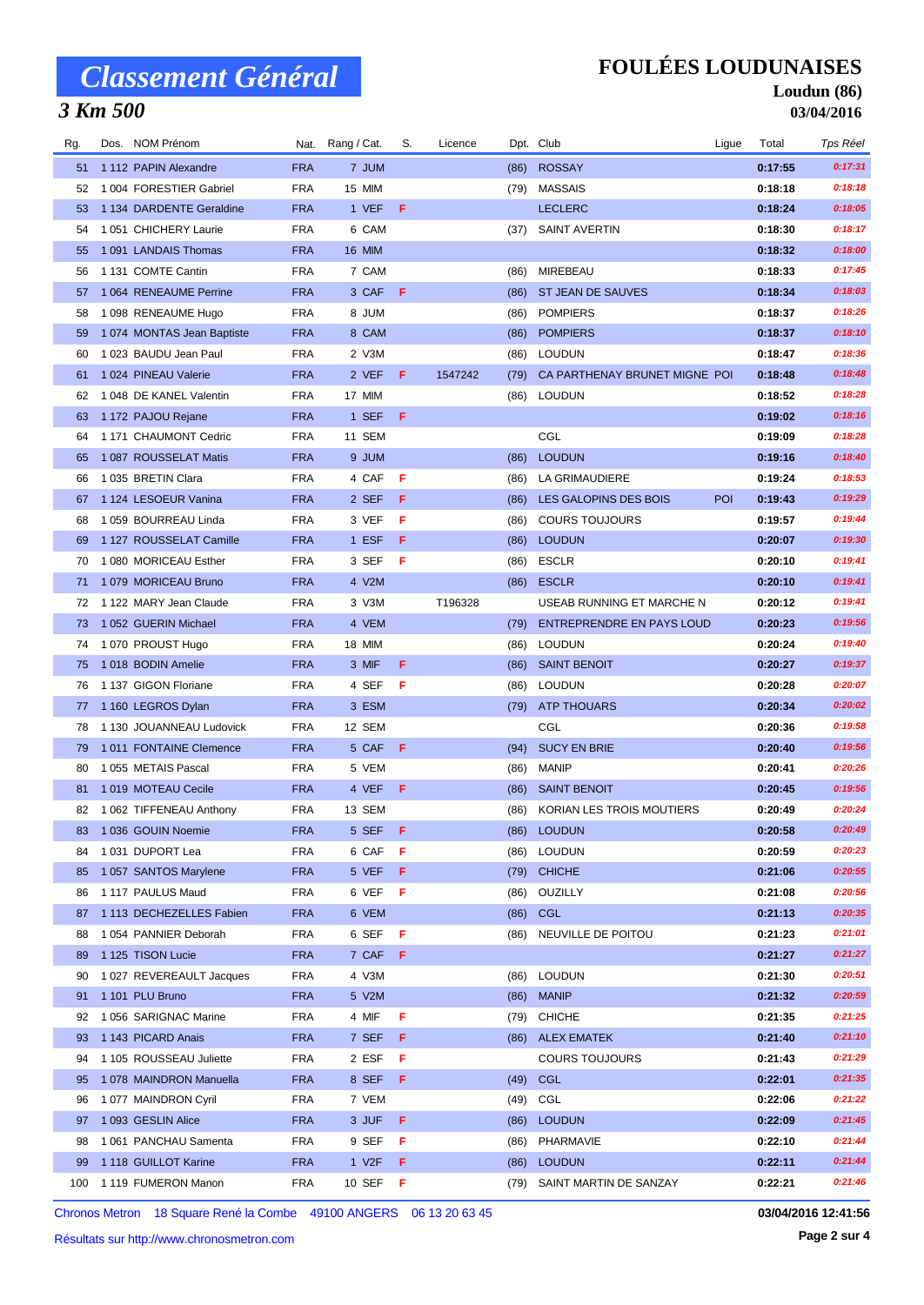### *3 Km 500*

## **FOULÉES LOUDUNAISES**

#### **Loudun (86) 03/04/2016**

| Rg. | Dos. NOM Prénom                     |            | Nat. Rang / Cat.   | S.  | Licence  |      | Dpt. Club                           | Ligue      | Total   | Tps Réel |
|-----|-------------------------------------|------------|--------------------|-----|----------|------|-------------------------------------|------------|---------|----------|
| 101 | 1 005 RASSCHAERT Juliette           | <b>FRA</b> | <b>11 SEF</b>      | F   |          |      | <b>NOTAIRES</b>                     |            | 0:22:30 | 0:21:55  |
| 102 | 1063 MARTINEAU PIERRE EUGEN FRA     |            | 7 VEF              | F   |          |      | (44) LE LOROUX BOTTEREAU            |            | 0:22:30 | 0:21:45  |
| 103 | 1 126 BILLAUD Joseph                | <b>FRA</b> | 5 V3M              |     |          |      | (86) LOUDUN                         |            | 0:22:32 | 0:22:24  |
| 104 | 1 069 CHANSAULT Cyril               | <b>FRA</b> | 14 SEM             |     |          |      | (79) CGL                            |            | 0:22:37 | 0:21:54  |
| 105 | 1 001 GALERNE Marine                | <b>FRA</b> | 12 SEF             | F   |          | (86) | <b>LOUDUN</b>                       |            | 0:22:37 | 0:21:57  |
| 106 | 1029 DEFFORGE Sarah                 | <b>FRA</b> | 13 SEF             | F   |          | (37) | SAINTE MAURE DE TOURAINE            |            | 0:22:39 | 0:22:39  |
| 107 | 1044 ROBERT Lison                   | <b>FRA</b> | 4 JUF              | F   |          | (86) | <b>COURS TOUJOURS</b>               |            | 0:22:42 | 0:22:28  |
| 108 | 1 135 BROCHAIN Anne                 | <b>FRA</b> | 8 VEF              | F   |          |      |                                     |            | 0:22:50 | 0:22:28  |
| 109 | 1 136 CAILLETEAU GODRIE Stephan FRA |            | 14 SEF             | F.  |          |      | <b>LECLERC</b>                      |            | 0:22:50 | 0:22:28  |
| 110 | 1 083 CAMILLE Alain                 | <b>FRA</b> | 6 V2M              |     | 0984187Z | (37) | CGL                                 |            | 0:22:54 | 0:22:12  |
| 111 | 1 084 CAMILLE Nadege                | <b>FRA</b> | 2 V <sub>2</sub> F | F   | 0984114E |      | $(37)$ CGL                          |            | 0:22:54 | 0:22:12  |
| 112 | 1 132 PIMBERT Pauline               | <b>FRA</b> | 15 SEF             | F   |          |      | <b>LECLERC</b>                      |            | 0:23:00 | 0:22:37  |
| 113 | 1 158 PAGNOUX Maddie                | <b>FRA</b> | 5 MIF              | F.  | 1266799  | (86) | AC INGRANDES                        | <b>POI</b> | 0:23:07 | 0:23:02  |
| 114 | 1 030 MARTIN Harmony                | <b>FRA</b> | 16 SEF             | F   |          | (79) | ENTREPRENDRE EN PAYS LOUD           |            | 0:23:10 | 0:22:42  |
| 115 | 1 148 WAGNER Ludovic                | <b>FRA</b> | 15 SEM             |     |          |      | (33) ENTREPRENDRE EN PAYS LOUD      |            | 0:23:10 | 0:22:42  |
| 116 | 1072 TIJOU Mickael                  | <b>FRA</b> | 16 SEM             |     |          | (37) | SORIGNY                             |            | 0:23:17 | 0:22:35  |
| 117 | 1038 SIMON Celine                   | <b>FRA</b> | 17 SEF             | - F |          |      |                                     |            | 0:23:33 | 0:23:19  |
| 118 | 1 157 PAGNOUX Valerie               | <b>FRA</b> | 9 VEF              | - F |          | (86) | <b>INGRANDES</b>                    |            | 0:23:40 | 0:23:34  |
| 119 | 1006 RASSCHAERT Jean Luc            | <b>FRA</b> | 6 V3M              |     |          |      | <b>NOTAIRES</b>                     |            | 0:23:41 | 0:23:06  |
| 120 | 1 008 BEAUSSE Amandine              | <b>FRA</b> | 5 JUF              | F   |          |      | (85) FONTENAY LE COMTE              |            | 0:23:42 | 0:23:09  |
| 121 | 1 009 BEAUSSE Louise                | <b>FRA</b> | 8 CAF              | F   |          |      | (86) MORTON                         |            | 0:23:43 | 0:23:09  |
| 122 | 1 169 CHAUMONT Lea                  | <b>FRA</b> | 6 JUF              | F   |          |      |                                     |            | 0:23:49 | 0:23:08  |
| 123 | 1014 GRELLIER Florence              | <b>FRA</b> | 18 SEF             | F   |          | (86) | <b>COURS TOUJOURS</b>               |            | 0:23:59 | 0:23:45  |
| 124 | 1021 BUISSON Natacha                | <b>FRA</b> | 10 VEF             | F   |          |      | $(37)$ ACDC                         |            | 0:24:02 | 0:23:35  |
| 125 | 1 097 COACOLO Sebastien             | <b>FRA</b> | 8 VEM              |     |          |      | (86) POMPIERS                       |            | 0:24:12 | 0:23:43  |
| 126 | 1073 CHAMPION Coralie               | <b>FRA</b> | 3 ESF              | F   |          |      | <b>COURS TOUJOURS</b>               |            | 0:24:14 | 0:23:46  |
| 127 | 1 159 GELLY Sylvie                  | <b>FRA</b> | 19 SEF             | F   |          | (86) | <b>MESSEME</b>                      |            | 0:24:32 | 0:23:46  |
| 128 | 1 133 MOREAU Marie Laure            | <b>FRA</b> | 3 V2F              | F   |          |      |                                     |            | 0:24:53 | 0:24:53  |
| 129 | 1 170 GELLY Elise                   | <b>FRA</b> | 20 SEF             | F   |          |      | <b>AVANTON</b>                      |            | 0:24:57 | 0:24:12  |
| 130 | 1071 PROUST Virginie                | <b>FRA</b> | 21 SEF             | F   |          | (86) | <b>LOUDUN</b>                       |            | 0:24:58 | 0:24:11  |
| 131 | 1010 FONTAINE Sandrine              | <b>FRA</b> | <b>11 VEF</b>      | F   |          |      | (94) SUCY EN BRIE                   |            | 0:24:59 | 0:24:13  |
| 132 | 1 140 CHAMPIGNY Patricia            | <b>FRA</b> | 12 VEF             | F   |          |      | (86) PATOCHE                        |            | 0:25:20 | 0:24:39  |
|     | 133 1145 LIBERGE Justine            | <b>FRA</b> | 4 ESF F            |     |          |      | (86) ALEX EMATEK                    |            | 0:25:59 | 0:25:27  |
| 134 | 1 142 METIVIER Elen                 | <b>FRA</b> | 22 SEF             | F   |          | (86) | AMBERRE                             |            | 0:26:14 | 0:25:34  |
| 135 | 1 045 POIRAULT Christine            | <b>FRA</b> | 4 V2F              | F   |          |      |                                     |            | 0:26:28 | 0:26:05  |
| 136 | 1 046 POIRAULT Louison              | <b>FRA</b> | 19 MIM             |     |          |      |                                     |            | 0:26:29 | 0:26:05  |
| 137 | 1 103 AUGER Rose                    | <b>FRA</b> | 5 V2F              | F   |          | (22) | <b>MANIP</b>                        |            | 0:26:41 | 0:25:51  |
| 138 | 1 104 AUGER Herve                   | <b>FRA</b> | 7 V2M              |     |          | (22) | <b>MANIP</b>                        |            | 0:26:42 | 0:25:51  |
| 139 | 1 007 VILLAIN Emilie                | <b>FRA</b> | 23 SEF             | F   |          |      | (37) SAVONNIERES                    |            | 0:27:08 | 0:26:20  |
| 140 | 1 146 CHAUFOURNIER Joelle           | <b>FRA</b> | 24 SEF             | F   |          | (79) | ALEX EMATEK                         |            | 0:27:30 | 0:27:00  |
| 141 | 1 155 OLLIVIER Nolwenn              | <b>FRA</b> | 25 SEF             | F   |          |      | <b>POMPIERS</b>                     |            | 0:28:35 | 0:28:03  |
| 142 | 1 099 GUILHOT Sandra                | FRA        | 26 SEF             | F   |          | (86) | <b>POMPIERS</b>                     |            | 0:28:38 | 0:28:08  |
| 143 | 1 065 COACOLO Floriane              | <b>FRA</b> | 9 CAF              | F   |          |      | (86) LOUDUN                         |            | 0:28:38 | 0:28:10  |
| 144 | 1081 SMAGGHE Helene                 | <b>FRA</b> | 27 SEF             | -F  |          | (37) | <b>CHINON</b>                       |            | 0:29:10 | 0:21:53  |
| 145 | 1 066 BREDIF Catherine              | <b>FRA</b> | 13 VEF             | F   |          | (79) | <b>LES BREDIFS</b>                  |            | 0:30:37 | 0:30:31  |
| 146 | 1020 LEFEBVRE Katia                 | <b>FRA</b> | 28 SEF             | F.  | 1474501  |      | (49) AS CULTURELLE VERRIE ROU M P-L |            | 0:30:50 | 0:30:10  |
| 147 | 1 164 CHAUMONT Yves                 | <b>FRA</b> | 7 V3M              |     |          |      | <b>CGL</b>                          |            | 0:31:35 | 0:30:49  |
| 148 | 1 165 CHAUMONT Martine              | <b>FRA</b> | 1 V3F              | F   |          |      | CGL                                 |            | 0:31:35 | 0:30:52  |
| 149 | 1 162 RUIZ Marie Laure              | <b>FRA</b> | <b>14 VEF</b>      | F   |          |      | <b>CGL</b>                          |            | 0:31:40 | 0:30:57  |
| 150 | 1 166 CHAUMONT Louis                | FRA        | 1 V4M              |     |          |      | CGL                                 |            | 0:44:13 | 0:43:42  |

Chronos Metron 18 Square René la Combe 49100 ANGERS 06 13 20 63 45